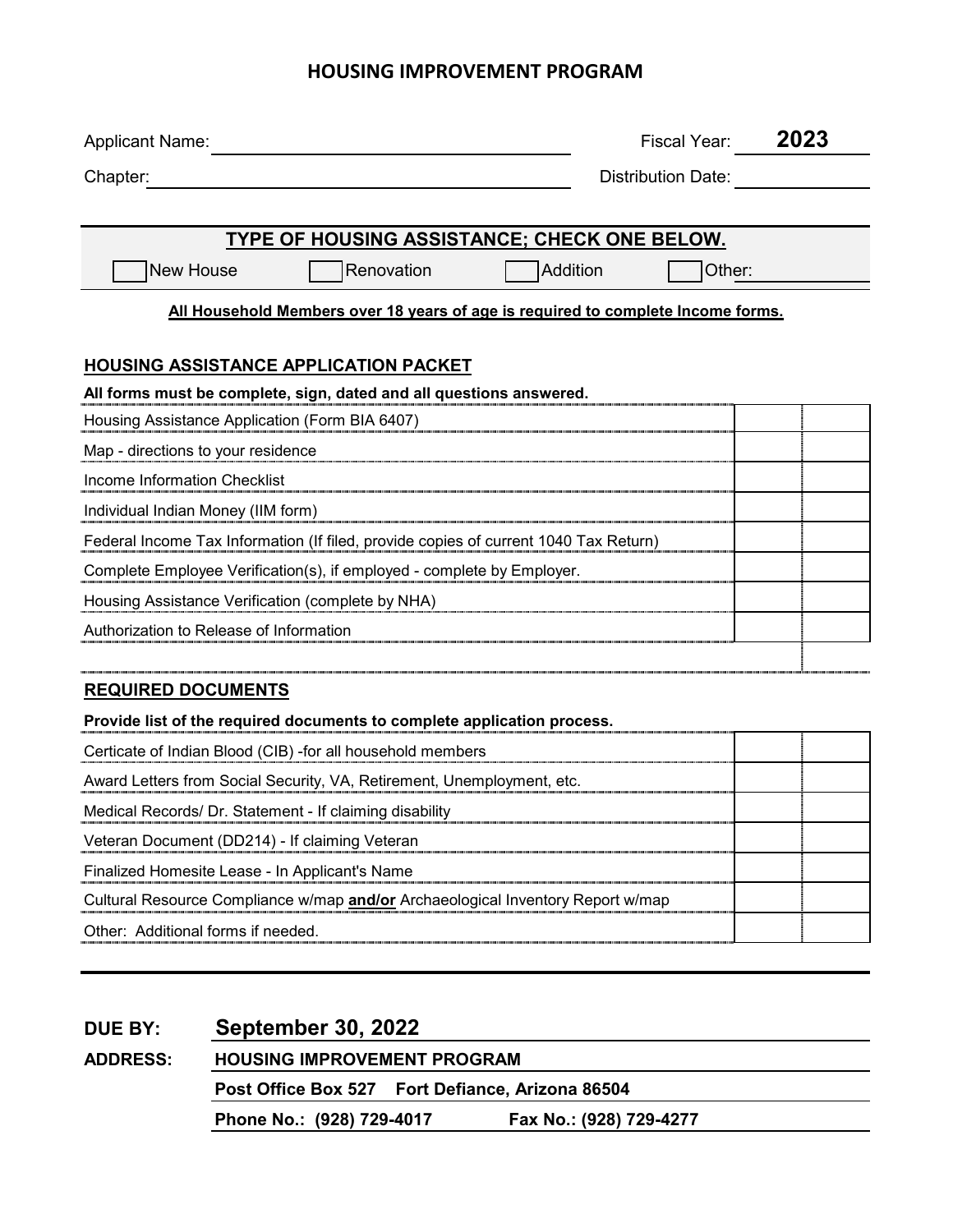### **UNITED STATES DEPARTMENT OF THE INTERIOR** BUREAU OF INDIAN AFFAIRS **HOUSING ASSISTANCE APPLICATION**

- All questions in this application must be answered. The requested information is self-explanatory.
- This application is subject to the Privacy Act of 1974, Pub. L. 93-579

### **A. APPLICANT INFORMATION ALL APPLICANT INFORMATION**

| 1.                             | Name: ______________________                                                            | <u> The Communication of the Communication of the Communication of the Communication of the Communication of the Co</u> |    |                                                                                                                                                                                                                                |
|--------------------------------|-----------------------------------------------------------------------------------------|-------------------------------------------------------------------------------------------------------------------------|----|--------------------------------------------------------------------------------------------------------------------------------------------------------------------------------------------------------------------------------|
|                                | Last                                                                                    | First                                                                                                                   | MI | Maiden Name (if any)                                                                                                                                                                                                           |
| 2.                             |                                                                                         |                                                                                                                         |    |                                                                                                                                                                                                                                |
|                                | <b>Street Address</b>                                                                   |                                                                                                                         |    | P.O. Box $#$ (if any)                                                                                                                                                                                                          |
|                                | City                                                                                    | State                                                                                                                   |    | Zip Code                                                                                                                                                                                                                       |
| 3.                             |                                                                                         |                                                                                                                         |    | Date of Birth: _________________                                                                                                                                                                                               |
| 5.                             |                                                                                         |                                                                                                                         |    | Roll Number: The College of the College of the College of the College of the College of the College of the College of the College of the College of the College of the College of the College of the College of the College of |
|                                |                                                                                         |                                                                                                                         |    |                                                                                                                                                                                                                                |
| 6.                             | Marital Status: ____Married _____Singled _____Widowed ____Other                         |                                                                                                                         |    |                                                                                                                                                                                                                                |
|                                |                                                                                         |                                                                                                                         |    |                                                                                                                                                                                                                                |
| $7_{\scriptscriptstyle{\sim}}$ | Are you Homeless? _____ No _____ Yes 8. Are you or spouse a Veteran? _____ No _____ Yes |                                                                                                                         |    |                                                                                                                                                                                                                                |
|                                |                                                                                         |                                                                                                                         |    |                                                                                                                                                                                                                                |
| 9.                             | Name: ________________________<br>Last                                                  | First                                                                                                                   | MI | Maiden Name (if any)                                                                                                                                                                                                           |
| 10.                            | Date of Birth: <u>____________________</u>                                              |                                                                                                                         |    |                                                                                                                                                                                                                                |
| 11.                            |                                                                                         |                                                                                                                         |    | Roll Number: North States and States and States and States and States and States and States and States and States and States and States and States and States and States and States and States and States and States and State |

### **B. FAMILY INFORMATION**

List all other persons living in household on a permanent basis. Start with the oldest and provide Name, Date of Birth, Relationship to Applicant, and Tribe/Roll Number .

| Name | Date of Birth | Relationship to Applicant | <b>Tribe/Roll Number</b> |
|------|---------------|---------------------------|--------------------------|
|      |               |                           |                          |
|      |               |                           |                          |
|      |               |                           |                          |
|      |               |                           |                          |
|      |               |                           |                          |

If you need more space, use a blank sheet of paper.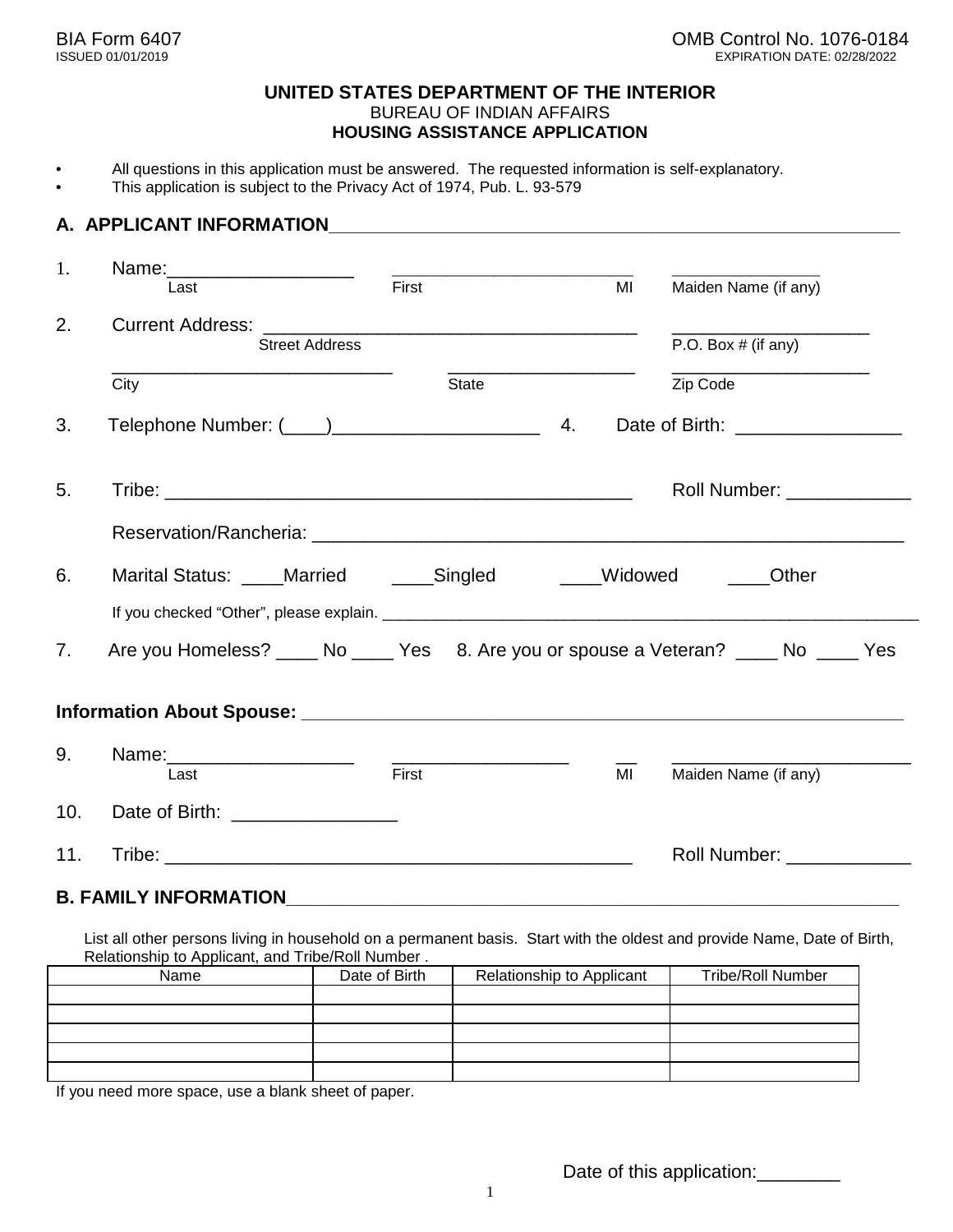### **C. INCOME INFORMATION**

12. Earned Income: Start with applicant, then list all permanent family members, including all who are listed under Parts A and B and have earned income. Provide signed copy of SF-1040 (income tax return), W-2 forms, wage stubs, etc. for verification.

| <b>Annual Earned Income</b> | Source of Income |
|-----------------------------|------------------|
|                             |                  |
|                             |                  |
|                             |                  |
|                             |                  |
|                             |                  |
|                             |                  |
|                             |                  |
|                             |                  |

Total annual earned income: \$ \_\_\_\_\_\_\_\_\_\_\_\_\_\_\_\_\_\_\_\_\_\_\_\_\_\_\_\_

13. Unearned Income: Start with applicant, then list all permanent family members, including all who are listed under Parts A and B and have unearned income such as social security, retirement, disability and unemployment benefits, child support and alimony, royalties, per capita payments, interest, etc. Provide check stubs, statements, individual Indian Money (IIM) ledgers, etc. for verification.

| Name | Annual Unearned Income | Source of Income |  |  |
|------|------------------------|------------------|--|--|
|      |                        |                  |  |  |
|      |                        |                  |  |  |
|      |                        |                  |  |  |
|      |                        |                  |  |  |
|      |                        |                  |  |  |
|      |                        |                  |  |  |
|      |                        |                  |  |  |

Total annual unearned income: \$ \_\_\_\_\_\_\_\_\_\_\_\_\_\_\_\_\_\_\_\_\_\_\_\_\_\_\_\_

### 14. **TOTAL COMBINED ANNUAL HOUSEHOLD INCOME** (earned + unearned): \$ \_\_\_\_\_\_\_\_\_\_\_\_\_\_\_\_\_\_\_

### **D. HOUSING INFORMATION\_\_\_\_\_\_\_\_\_\_\_\_\_\_\_\_\_\_\_\_\_\_\_\_\_\_\_\_\_\_\_\_\_\_\_\_\_\_\_\_\_\_\_\_\_\_\_\_\_\_\_\_\_\_\_\_**

| 15. | Location of the house to be repaired, renovated or constructed. (Give address and detailed directions to this<br>house). ** DRAW MAP ON BACK OF THIS PAGE** |
|-----|-------------------------------------------------------------------------------------------------------------------------------------------------------------|
| 16. | Provide a brief description of the problems you are experiencing with your house or the type of housing assistance<br>for which you are applying.           |
|     |                                                                                                                                                             |
| 17. | this house?<br>If repair assistance is needed, do you own<br>or rent $\Box$                                                                                 |
|     | If renting, is the owner Indian?<br>Yes<br>No<br>If yes, provide name of owner(s):                                                                          |
|     |                                                                                                                                                             |
| 18. | Are you living in Overcrowded Conditions? _____ No<br>Yes                                                                                                   |
| 19. | Is the condition of the home in a dilapidated state?<br>No<br>Yes                                                                                           |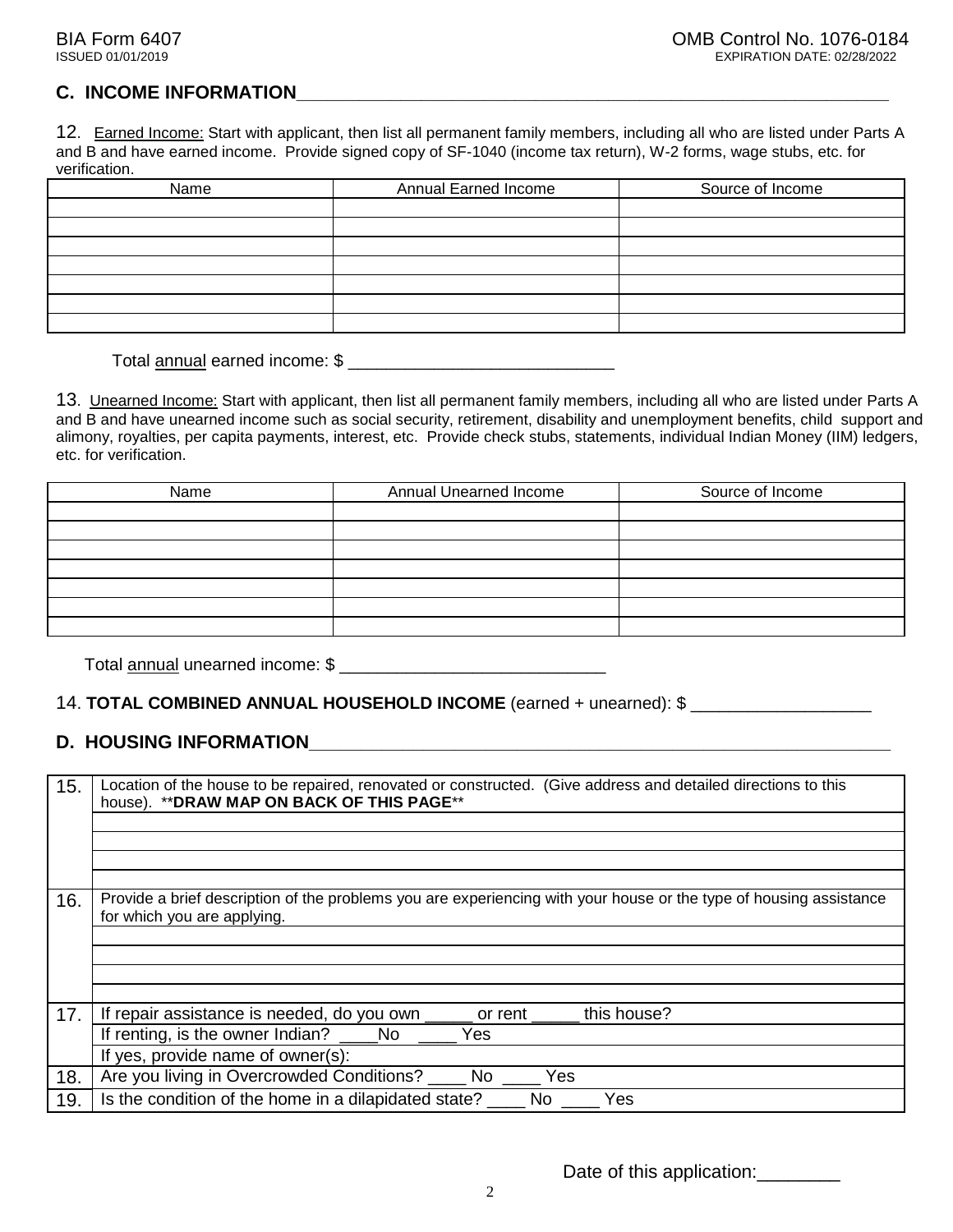### **HOUSING INFORMATION, continued.**

| 20. | Yes If yes, provide name of electric company:<br>Is electricity available?<br>_No _____ |                   |                 |                             |                        |          |  |
|-----|-----------------------------------------------------------------------------------------|-------------------|-----------------|-----------------------------|------------------------|----------|--|
| 21. | Type of Sewer system:                                                                   | <b>City Sewer</b> | Septic Tank     |                             | <b>Chemical Toilet</b> | Outhouse |  |
|     | Water Source: City Water                                                                |                   | Private Well    | <b>Community Water Tank</b> |                        |          |  |
|     | Other (Please describe):                                                                |                   |                 |                             |                        |          |  |
| 22. | No. of Bedrooms .                                                                       |                   |                 |                             |                        |          |  |
| 23. | House Size:                                                                             | (Square Feet)     | <b>LENGTH</b>   | ft/in]                      | <b>[WIDTH</b>          | ft/in]   |  |
| 24. | Bathroom facilities in existing house:                                                  |                   | Facility<br>Yes |                             |                        |          |  |
|     | Flush toilet                                                                            |                   |                 |                             |                        |          |  |
|     |                                                                                         |                   | <b>Bathtub</b>  |                             |                        |          |  |
|     |                                                                                         |                   | Sink/lavatory   |                             |                        |          |  |

## **E. LAND INFORMATION\_\_\_\_\_\_\_\_\_\_\_\_\_\_\_\_\_\_\_\_\_\_\_\_\_\_\_\_\_\_\_\_\_\_\_\_\_\_\_\_\_\_\_\_\_\_\_\_\_\_\_\_\_\_\_\_\_\_\_\_**

| 25. | Do you own the land on which you wish to renovate or build this home?<br>Yes<br>No.                                                                      |                                                        |                     |                      |  |  |
|-----|----------------------------------------------------------------------------------------------------------------------------------------------------------|--------------------------------------------------------|---------------------|----------------------|--|--|
|     |                                                                                                                                                          | If no, can you provide proof that you can obtain land? | Yes<br>No.          |                      |  |  |
|     | Provide the name of the owner(s):                                                                                                                        |                                                        |                     |                      |  |  |
| 26. | What is the current                                                                                                                                      | Fee                                                    | Tribal Fee          | Native/Restricted    |  |  |
|     | status of the land?                                                                                                                                      | Individual trust land                                  | Tribal trust land   | <b>Public Domain</b> |  |  |
|     |                                                                                                                                                          | Individually restricted                                | Tribally restricted | Other:               |  |  |
| 27  | If you do not own the land, do you have: ______ Leasehold interest? _<br>Use permit?<br>Indefinite assignment or joint ownership? If so, please explain: |                                                        |                     |                      |  |  |

### **F. GENERAL INFORMATION\_\_\_\_\_\_\_\_\_\_\_\_\_\_\_\_\_\_\_\_\_\_\_\_\_\_\_\_\_\_\_\_\_\_\_\_\_\_\_\_\_\_\_\_\_\_\_\_\_\_\_\_\_\_\_\_**

|     |                                                                                                                                                                                                                              | Yes | No. |
|-----|------------------------------------------------------------------------------------------------------------------------------------------------------------------------------------------------------------------------------|-----|-----|
| 28. | Have you or anyone in your household ever received Housing Improvement<br>Program assistance?                                                                                                                                |     |     |
|     | If yes, give amount received $\frac{1}{2}$ ; the year it was received: 19 ; and the location<br>of the house:                                                                                                                |     |     |
| 29. | Do you own any other house not occupied by your family?                                                                                                                                                                      |     |     |
| 30. | Do you live in a house built with Housing and Urban Development (HUD) funds?                                                                                                                                                 |     |     |
| 31. | Is the HUD project still under operation of an Indian Housing Authority?                                                                                                                                                     |     |     |
| 32. | Are you seeking Down Payment Assistance?                                                                                                                                                                                     |     |     |
|     | If yes, have you applied with USDA Rural Development or other lending institution? Please<br>provide a copy of the credit letter.                                                                                            |     |     |
| 33. | If you are requesting assistance for a new housing unit, have you applied for<br>assistance from:                                                                                                                            |     |     |
|     | Indian Housing Authority?<br>If yes, provide date of application:                                                                                                                                                            |     |     |
|     | Tribal Credit Program? ______ If yes, provide date of application:                                                                                                                                                           |     |     |
|     | Other? From who: ________________ If yes, provide date of application:                                                                                                                                                       |     |     |
| 34. | Does anyone in your family, who is a permanent resident listed under Parts A and B                                                                                                                                           |     |     |
|     | of this application, have a severe health problem, handicap or permanent disability?                                                                                                                                         |     |     |
|     | housing office will advise you if you must provide a statement of condition from one source, which may include a<br>physician's certification, Social Security or Veterans Affairs determination, or similar determination). |     |     |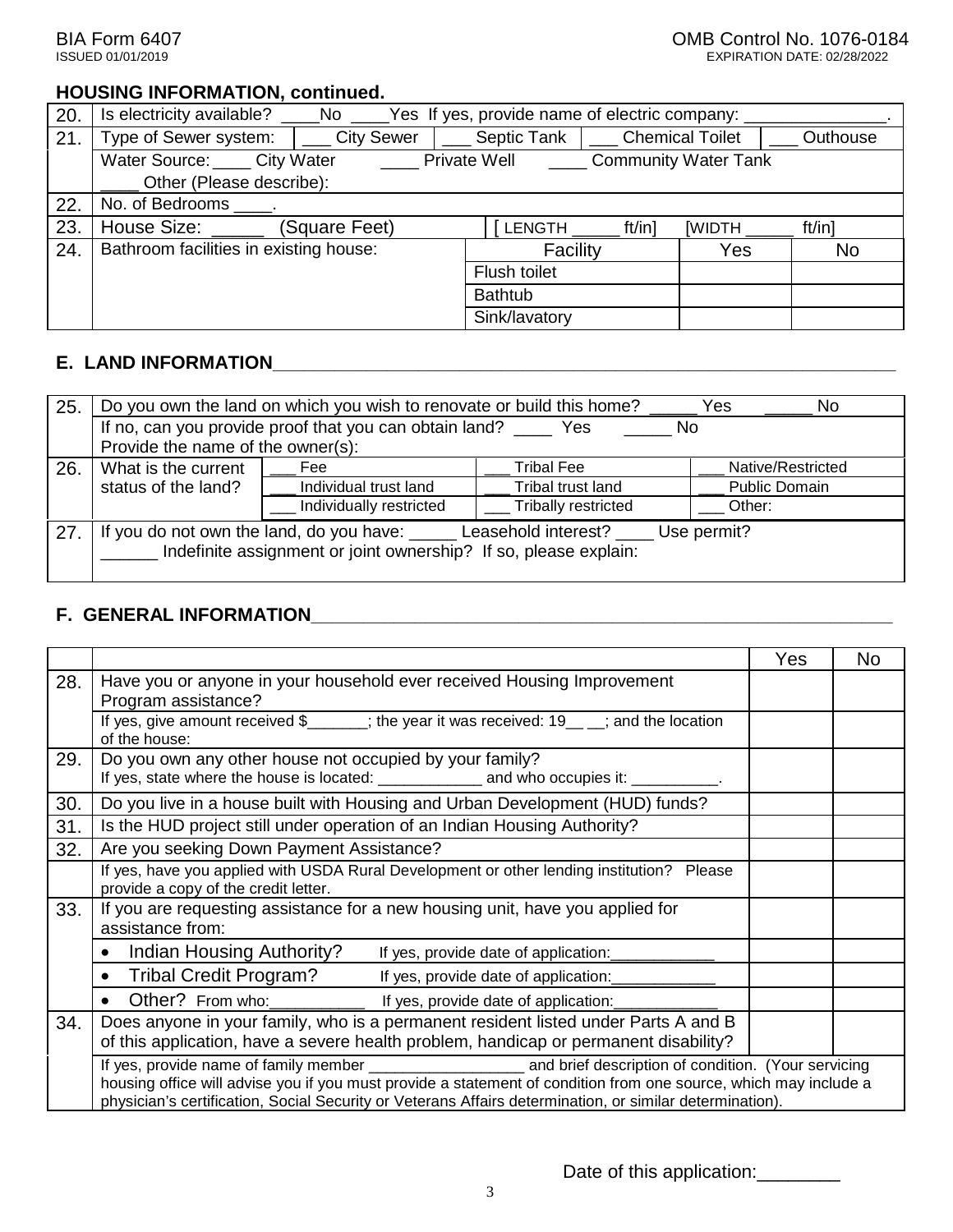### **G. APPLICANT CERTIFICATION**

(Read this certification carefully before you sign and date your application. Sign in ink).

I certify that all the answers given are true, complete and correct to the best of my knowledge and belief, and they are made in good faith. This certification is made with the knowledge that the information will be used to determine eligibility to receive financial assistance, and that false or misleading statements may constitute a violation of 18 U.S.C. 1001.

This application contains material covered by the Privacy Act. No record will be communicated to anyone or any agency unless requested in writing, by the applicant, or unless an officer or employee of the housing program or other Federal agency requires it in the performance of their duties.

| Applicant's Signature:              | Date: |
|-------------------------------------|-------|
| Spouse's Signature (if appropriate) | Date: |
|                                     |       |

#### PRIVACY ACT STATEMENT

25 CFR 265 and 25 U.S.C. 13 authorize the collection of this information. This information is covered by the system of record notice "Indian Housing Improvement Program, Interior, BIA-10." The primary use of this information is to determine eligibility for assistance under the Housing Improvement Program. The records contained therein may only be disclosed in accordance with the routine uses and may not otherwise be disclosed by any means of communication to any person, or to another agency, except pursuant to a written request by, or with prior written consent of the individual to whom the record pertains. If the BIA uses the information furnished on this form for purposes other than those indicated above, it may provide you with an additional statement reflecting those purposes. Executive Order 9397 authorizes the collection of your Social Security number. Furnishing the information is voluntary but failure to do so may result in disapproval of your application.

#### PAPERWORK REDUCTION ACT STATEMENT

This information is being collected to select eligible families or individuals to participate in the Housing Improvement Program. Response to this request is required to obtain a benefit in accordance with 25 CFR 256. You are not required to respond to this collection of information unless it displays a currently valid OMB control number. This information will be used to determine the eligibility and the ranking of the applicant. Public reporting burden for this form is estimated to average 1 hour per response, including the time for reviewing instructions, gathering and maintaining data, and completing and reviewing the form. Direct comments regarding the burden estimate or any other aspect of this form to Information Collection Clearance Officer – Indian Affairs, 1849 C Street, NW, MS-4141, Washington, DC 20240.

Date of this application: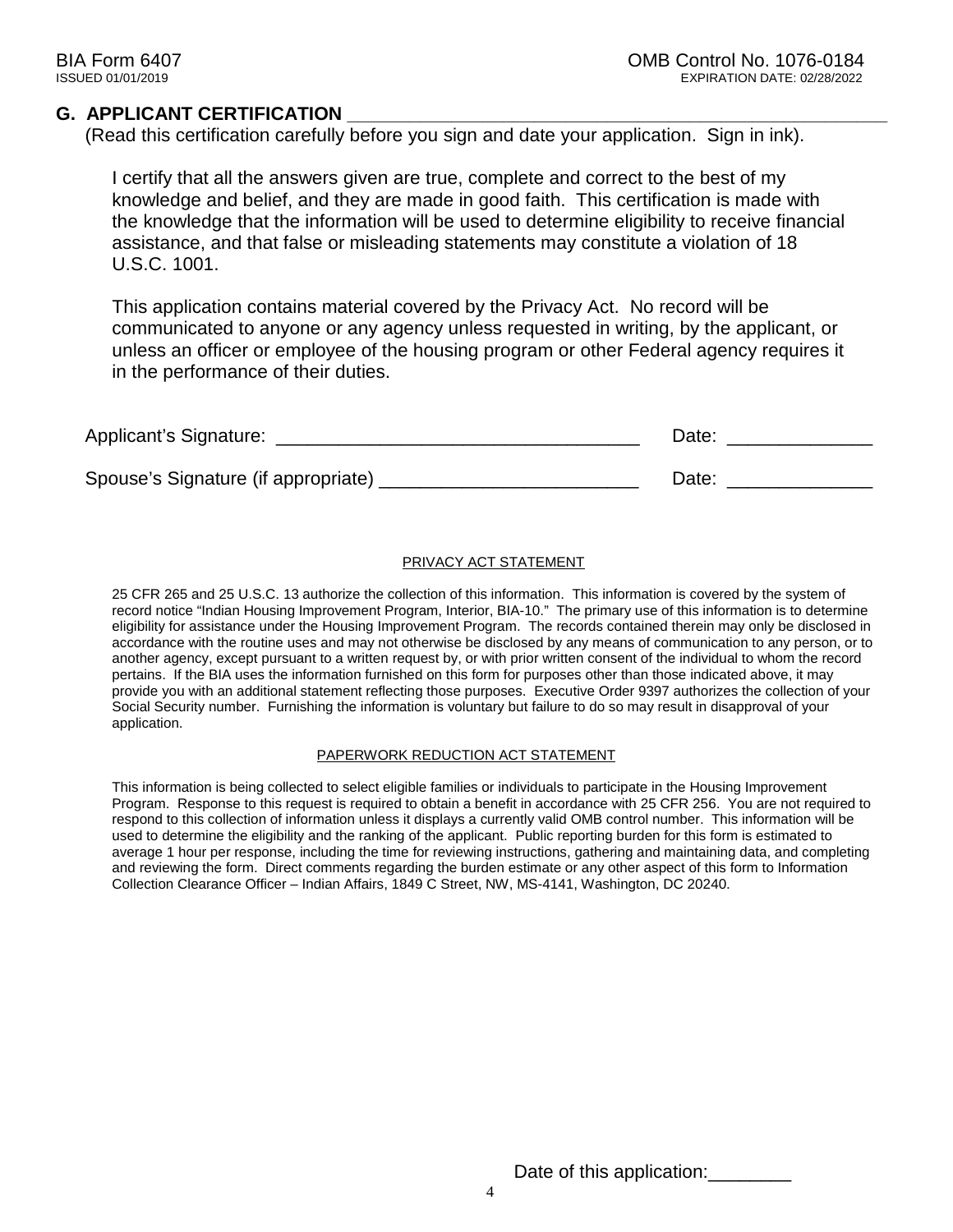Draw a map to the location of the housing unit to be renoavted or built. Indicate the name of the Chapter and the distance from the Chapter House.

 $\prod_{n=1}$ N

Detailed directions to your house.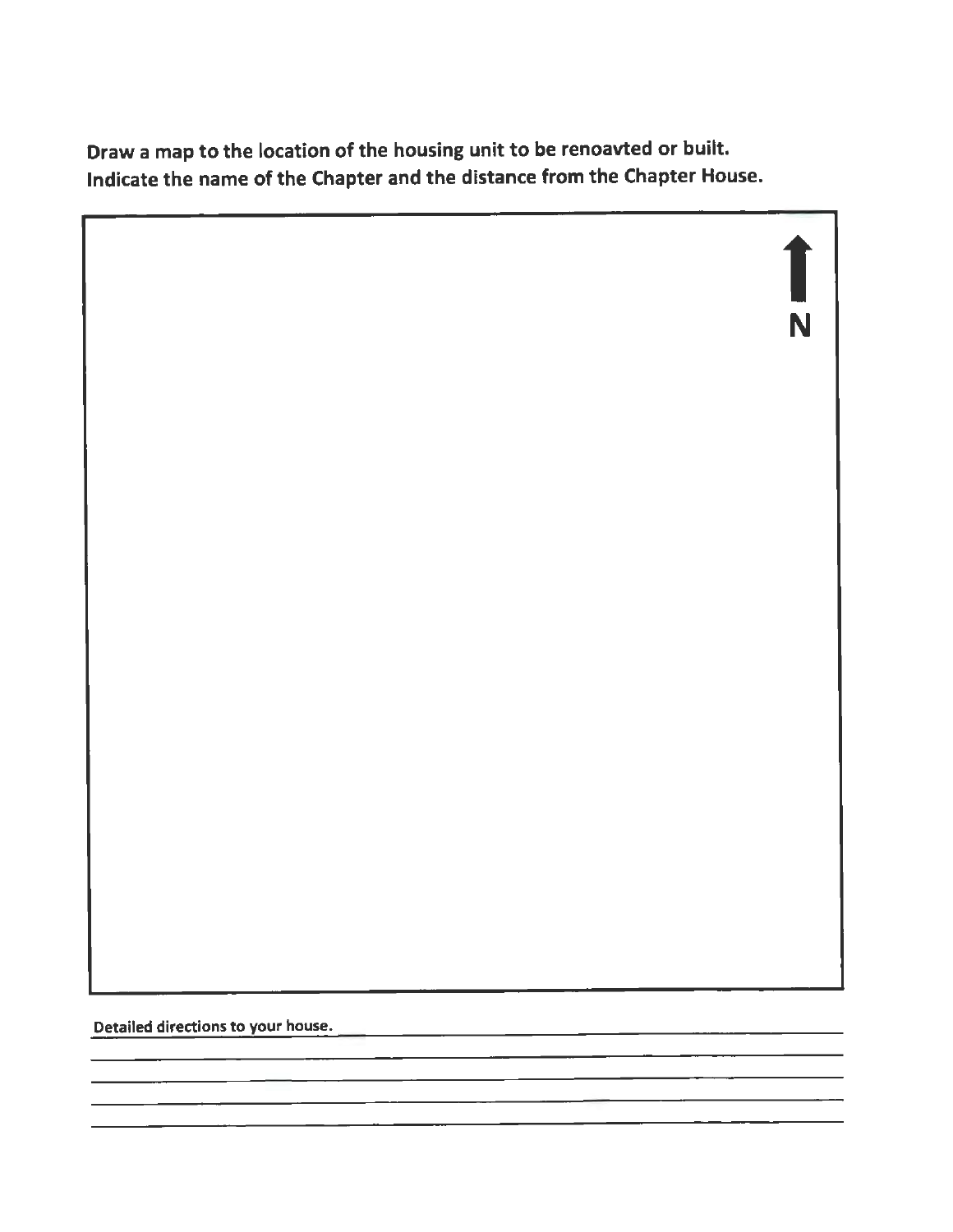

HOUSING IMPROVEMENT PROGRAM Post Office Box 527 Fort Defiance, Arizona 86504 Phone No. (928) 729-4017

# **AUTHORIZATION FOR RELEASE OF INFORMATION**

Use for Housing Assistance Application Process Only

I (We), \_\_\_\_\_\_\_\_\_\_\_\_\_\_\_\_\_\_\_\_\_\_\_\_\_\_\_\_\_\_\_\_\_\_\_\_\_\_\_\_\_\_\_\_\_\_\_\_\_\_\_\_\_\_\_\_\_\_\_, hereby authorize the Navajo Nation Housing Improvement Program, to obtain all necessary information for completion of my (our) application for housing assistance including information on my (our) interest in land, household income, and medical condition. I (We) understand and acknowledge this information will be used only in determining my (our) eligibility and extend of housing assistance through Housing Improvement Program Agency Offices or other housing project sources.

Applicant's Signature Date

Spouse's Signature **Date** Date

Signature of Witness (for thumbprint) Date

\_\_\_\_\_\_\_\_\_\_\_\_\_\_\_\_\_\_\_\_\_\_\_\_\_\_\_\_\_\_\_\_\_\_\_\_\_\_\_\_ \_\_\_\_\_\_\_\_\_\_\_\_\_\_

\_\_\_\_\_\_\_\_\_\_\_\_\_\_\_\_\_\_\_\_\_\_\_\_\_\_\_\_\_\_\_\_\_\_\_\_\_\_\_\_\_ \_\_\_\_\_\_\_\_\_\_\_\_\_\_\_

\_\_\_\_\_\_\_\_\_\_\_\_\_\_\_\_\_\_\_\_\_\_\_\_\_\_\_\_\_\_\_\_\_\_\_\_\_\_\_\_\_ \_\_\_\_\_\_\_\_\_\_\_\_\_\_\_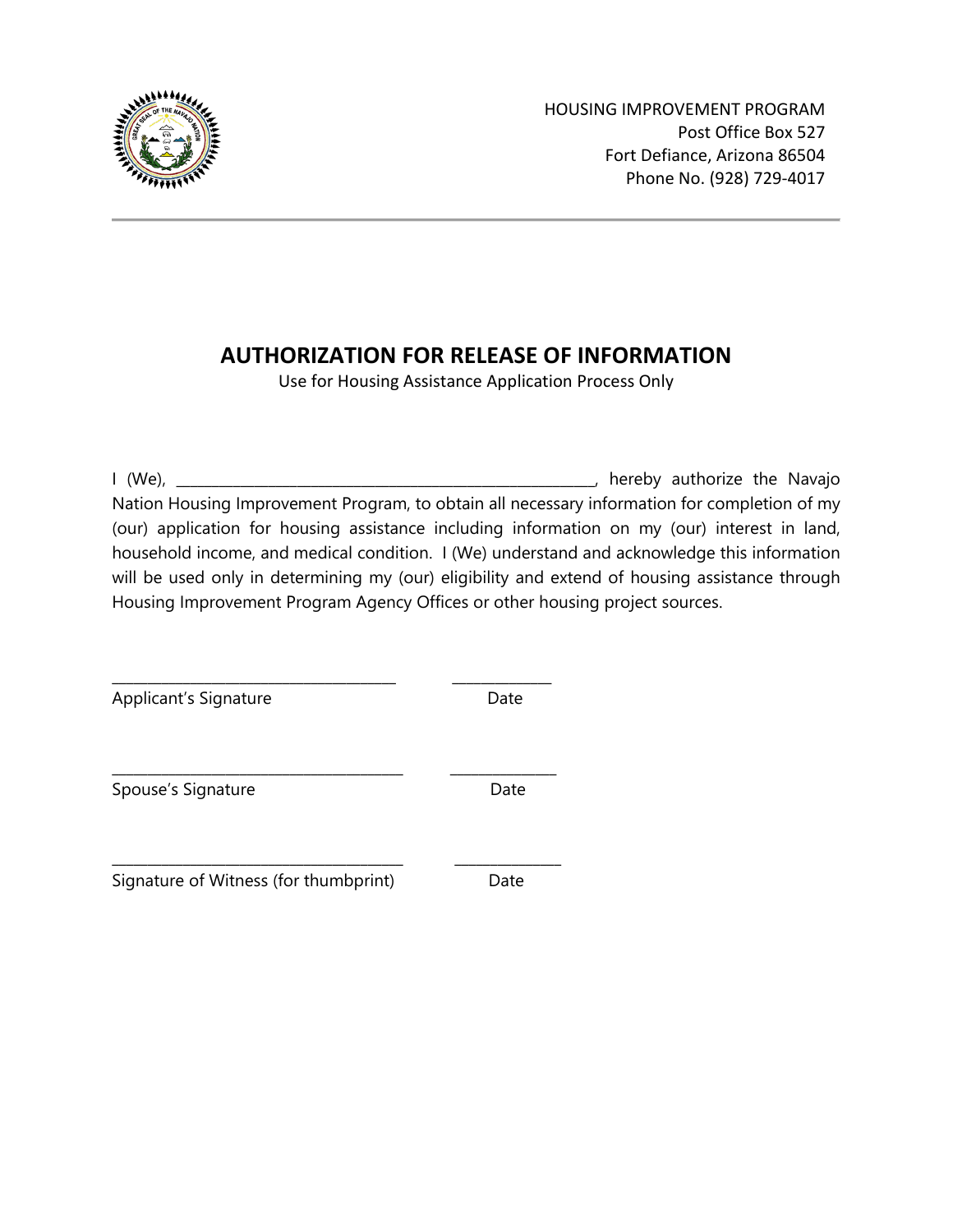

PO Box 527 Fort Defiance, Arizona 86504

# **INCOME INFORMATION CHECKLIST**

**Information use for Housing Assistance Application Process Only**

**Name: Chapter:**

### **All household members over the age of 18 years old must complete and report income.**

assistance received and enter the monthly income amount. Provide any supporting documents. Check **YES** or **NO** in the box for every line listed below. Report all income and/or any type of

| <b>INCOME INFORMATION:</b>         | <b>YES</b> | <b>NO</b> | <b>Monthy Gross Income</b> |  |  |
|------------------------------------|------------|-----------|----------------------------|--|--|
| Social Security Benefits (SSB)     |            |           |                            |  |  |
| Supplemental Security Income (SSI) |            |           |                            |  |  |
| <b>Retirement Pension</b>          |            |           |                            |  |  |
| Veteran Benefits                   |            |           |                            |  |  |
| Unemployment Benefits              |            |           |                            |  |  |
| <b>TANF Program</b>                |            |           |                            |  |  |
| General/Cash Assistance            |            |           |                            |  |  |
| <b>Alimony Support</b>             |            |           |                            |  |  |
| Child Support                      |            |           |                            |  |  |
| <b>Food Stamps</b><br>NM           |            |           |                            |  |  |
| Other Source of Income:            |            |           |                            |  |  |

## **If no income was received, a signed statement is require and explain how do you support yourself.**

I certify that all the answers given are true, complete and correct to the best of my knowledge and belief and they are made in good faith.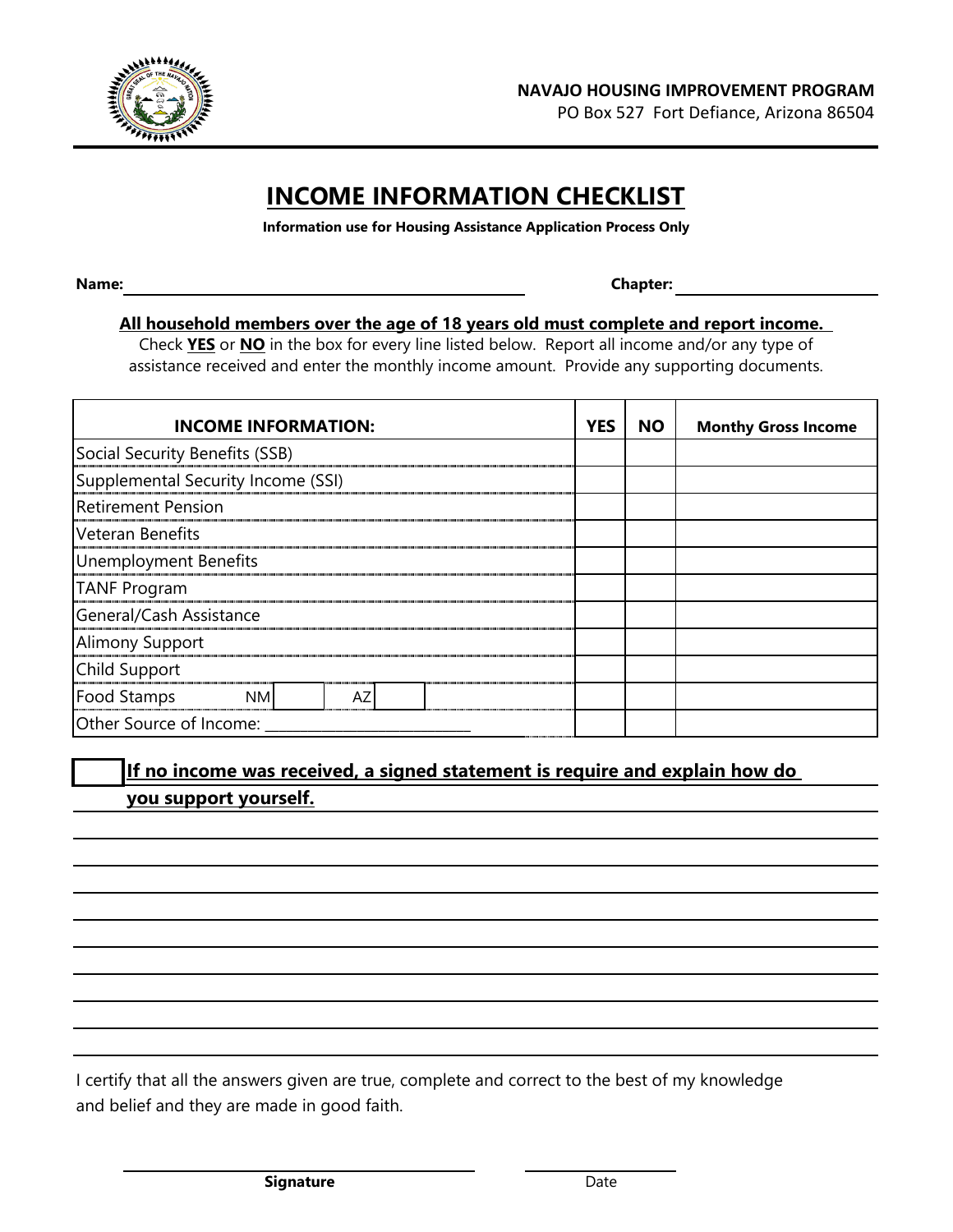

PO Box 527 Fort Defiance, Arizona 86504

## **FEDERAL INCOME TAX INFORMATION**

**This form is used for Housing Assistance Application Process Only**

| vame |  |
|------|--|
|------|--|

**Chapter: Name of Stringers** 

### **Household member over the age of 18 years old must complete this form.**

I filed a Federal Income Tax Return for the current year. If filed, provide copies of the current 1040 tax return and W-2's statements.

I did not filed a Federal Income Tax Return. **(NOTARY REQUIRED)**

Explain why you did not file a Federal Tax return. This portion must be complete.

## **YOU MUST SIGN THE FORM PRESENT OF THE NOTARY PERSON**

I certify that all the answers given are true, complete and correct to the best of my knowledge and belief and they are made in good faith.

**Signature** 

Date

# **N O T A R Y**

Personally appeared before me and signed the foregoing instrument and I acknowledged that he/she signed the name.

State of: County of:

On this \_\_\_\_\_\_\_\_\_\_\_\_\_\_\_\_\_\_\_\_\_\_day of \_\_\_\_\_\_\_\_\_\_\_\_\_\_\_\_\_\_\_\_\_\_\_\_\_\_\_

NOTARY PUBLIC Signature Printed Name of Notary Public

State of: \_\_\_\_\_\_\_\_\_\_\_\_\_\_\_\_\_\_\_\_\_\_\_\_\_ My Commission Expires: \_\_\_\_\_\_\_\_\_\_\_\_\_\_\_\_\_\_\_\_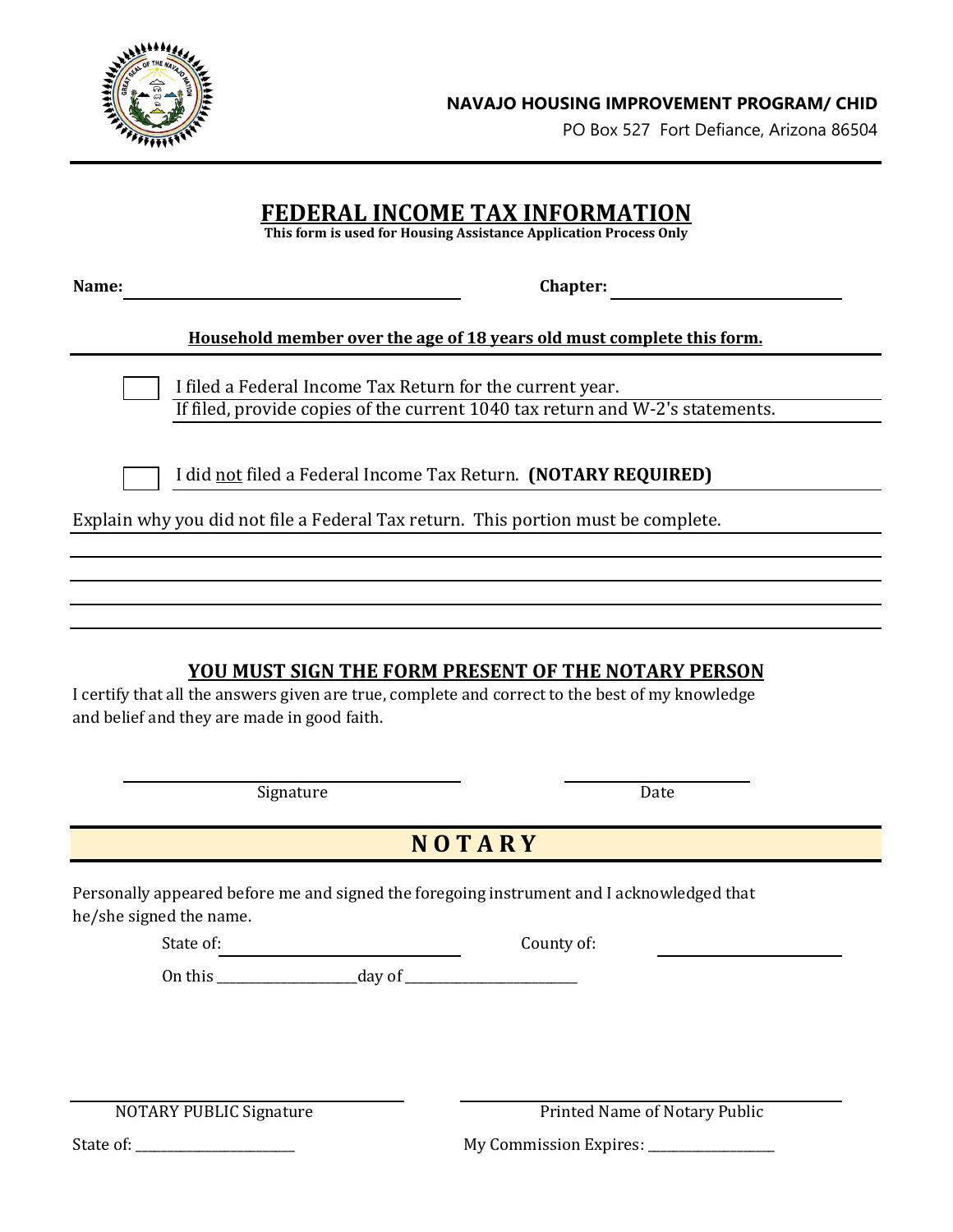# **AUTHORIZATION TO RELEASE IIM/ INDIVIDUAL INDIAN MONEY ACCOUNT INFORMATION**

|                                                          | , request that all information regarding my IIM/                                  |
|----------------------------------------------------------|-----------------------------------------------------------------------------------|
|                                                          | INDIAN TRUST Account, be released to: HOUSING IMPROVEMENT PROGRAM,                |
| on my behalf.                                            |                                                                                   |
|                                                          | I am authorizing this release to be in effect for a period of ___________________ |
| (no longer than one year) from the date of my signature. |                                                                                   |
|                                                          |                                                                                   |
|                                                          |                                                                                   |
|                                                          |                                                                                   |
| Date:                                                    |                                                                                   |

### **WITNESS OF ACCOUNT HOLDER'S SIGNATURE:**

(PLEASE NOTE: The witness must be age 18 or older, and must sign immediately after the Account Holder signs the document. The dates must be identical).

\_\_\_\_\_\_\_\_\_\_\_\_\_\_\_\_\_\_\_\_\_\_\_\_\_\_\_\_\_\_\_\_\_ \_\_\_\_\_\_\_\_\_\_\_\_\_\_\_\_\_\_\_\_\_\_\_\_\_\_\_\_\_\_\_\_

Witnessed by:

\_\_\_\_\_\_\_\_\_\_\_\_\_\_\_\_\_\_\_\_\_\_\_\_\_\_

Signature of Witness **Print Name of Witness** 

Date

Form with original signature to be mailed.

Name of Primary Applicant/ Chapter: \_\_\_\_\_\_\_\_\_\_\_\_\_\_\_\_\_\_\_\_\_\_\_\_\_\_\_\_\_\_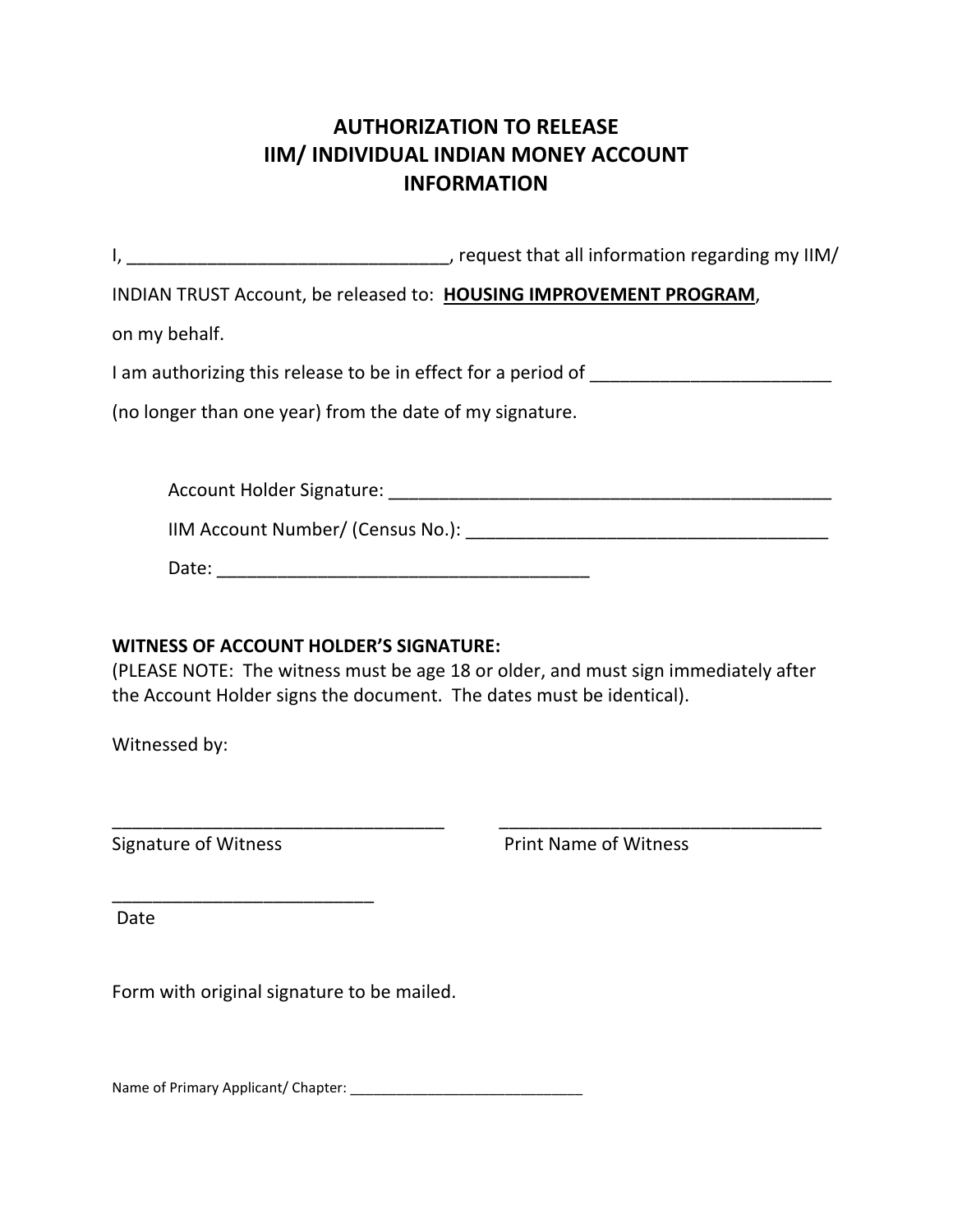

**THE NAVAJO NATION**

**JONATHAN NEZ, PRESIDENT MYRON LIZER, VICE-PRESIDENT**

## **VERIFICATION OF EMPLOYMENT**

Name: \_\_\_\_\_\_\_\_\_\_\_\_\_\_\_\_\_\_\_\_\_\_\_\_\_\_\_\_\_\_\_\_\_\_\_\_\_\_\_\_\_\_\_\_\_\_\_\_\_\_\_\_\_\_Date: \_\_\_\_\_\_\_\_\_\_\_\_\_\_\_\_\_\_\_\_\_\_\_\_\_

Mailing Address: \_\_\_\_\_\_\_\_\_\_\_\_\_\_\_\_\_\_\_\_\_\_\_\_\_\_\_\_\_\_\_\_\_\_\_\_\_\_\_\_\_\_\_\_\_\_\_\_\_\_\_\_\_\_\_\_\_\_\_\_\_\_\_\_\_\_\_\_\_\_\_\_\_\_\_

The Navajo Nation, Housing Improvement Program (HIP) is requesting for employment and salary verification for the above individual. This form is used to complete the housing application process and to determining eligibility for housing assistance. The information obtained will be kept confidential. Your assistance and cooperation are appreciated. Thank you.

## **THIS SECTION MUST BE COMPLETE AND SIGN BY EMPLOYER.**

| _______ Permanent _________Temporary _____________Seasonal ________________Part-time                      |  |  |
|-----------------------------------------------------------------------------------------------------------|--|--|
| How often paid: _______Weekly ____________________Bi-Weekly ________________Bi-Monthly ___________Monthly |  |  |
| Hours per week: ________ Hourly Pay Rate: _________ Annual Gross Salary: _______________                  |  |  |
|                                                                                                           |  |  |
|                                                                                                           |  |  |
|                                                                                                           |  |  |
|                                                                                                           |  |  |
|                                                                                                           |  |  |